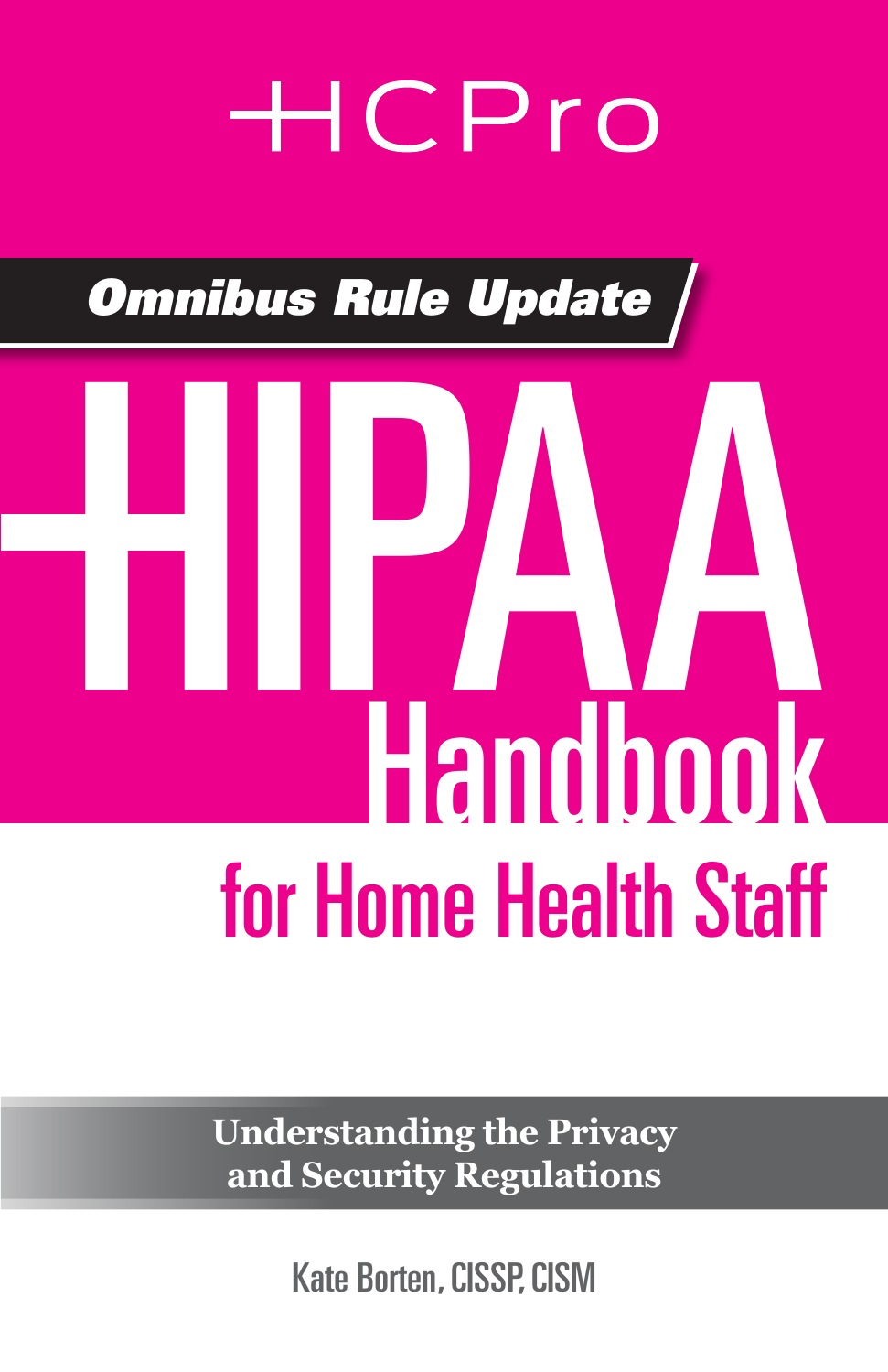



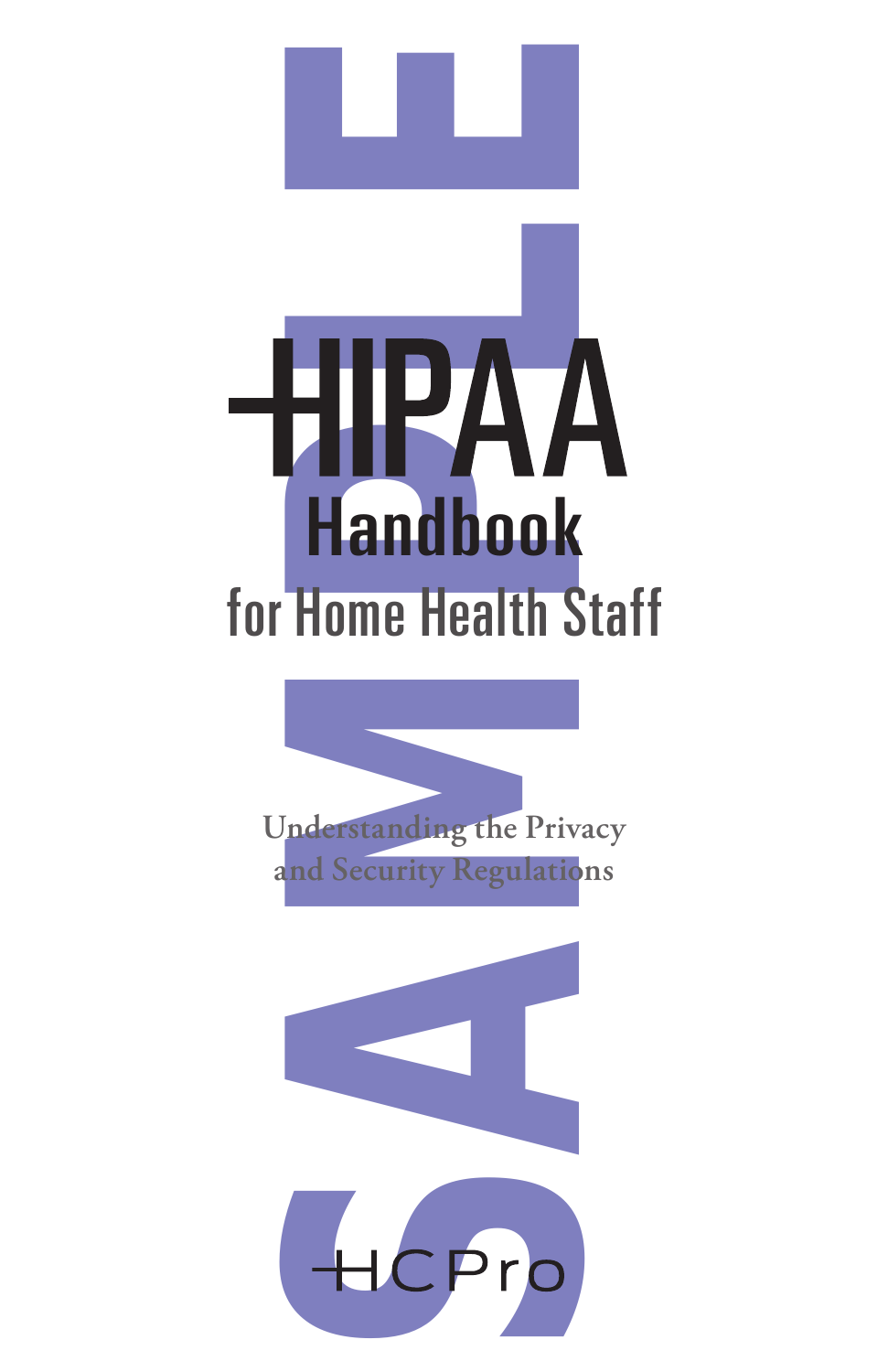*HIPAA Handbook for Home Health Staff: Understanding the Privacy and Security Regulations*  is published by HCPro, Inc.

Copyright © 2013 HCPro, Inc.

All rights reserved. Printed in the United States of America. 5 4 3 2 1

ISBN: 978-1-61569-237-8

No part of this publication may be reproduced, in any form or by any means, without prior written consent of HCPro, Inc., or the Copyright Clearance Center (978-750-8400). Please notify us immediately if you have received an unauthorized copy.

HCPro, Inc., provides information resources for the healthcare industry. HCPro, Inc., is not affiliated in any way with The Joint Commission, which owns the JCAHO and Joint Commission trademarks.

Example Staff: Understanding the Privacy and Security Regulation:<br>
Inc.<br>
Inc.<br>
Inc.<br>
Inc.<br>
Inc.<br>
Inc.<br>
Inc.<br>
Inc.<br>
Inc.<br>
Inc.<br>
Inc.<br>
Inc.<br>
Inc.<br>
Inc.<br>
Inc.<br>
Inc.<br>
Inc., or the Copyright Clearance Center (978-750-8400). Ple Kate Borten, CISSP, CISM, Author Gerianne Spanek, Managing Editor Mary Stevens, Editor James T. DeWolf, Publisher and Editorial Director Mike Mirabello, Production Specialist Amanda Donaldson, Proofreader Matt Sharpe, Senior Manager of Production Shane Katz, Art Director Jean St. Pierre, Vice President of Operations and Customer Service

Advice given is general. Readers should consult professional counsel for specific legal, ethical, or clinical questions. Arrangements can be made for quantity discounts. For more information, contact:

HCPro, Inc. 75 Sylvan Street, Suite A-101 Danvers, MA 01923 Telephone: 800-650-6787 or 781-639-1872 Fax: 800-639-8511 Email: *customerservice@hcpro.com*

**Visit HCPro online at:** *www.hcpro.com* **and** *www.hcmarketplace.com***.**

05/2013 22026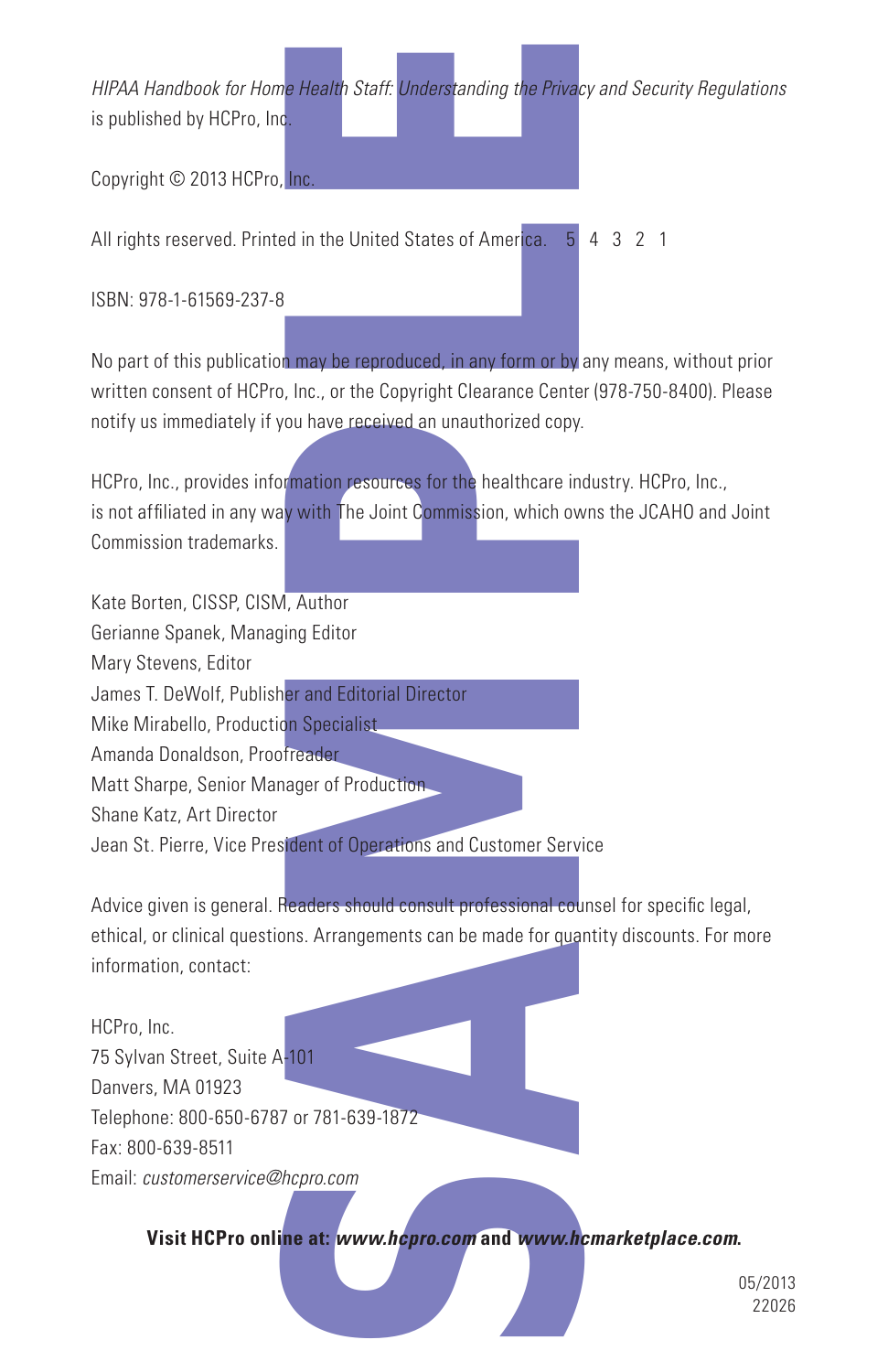### **CONTENTS**

|                     |                                                        | <b>CONTENTS</b> |
|---------------------|--------------------------------------------------------|-----------------|
|                     |                                                        |                 |
|                     |                                                        |                 |
|                     |                                                        |                 |
|                     |                                                        |                 |
|                     |                                                        |                 |
|                     |                                                        |                 |
| <b>HIPAA Basics</b> |                                                        |                 |
|                     |                                                        |                 |
|                     | Terms You Should Know                                  |                 |
|                     |                                                        |                 |
|                     |                                                        |                 |
|                     |                                                        |                 |
|                     |                                                        |                 |
|                     |                                                        |                 |
|                     |                                                        |                 |
|                     |                                                        |                 |
|                     | Treatment, payment, and healthcare operations 9        |                 |
|                     |                                                        |                 |
|                     | Disclosure of PHI to patients' families and friends 11 |                 |
|                     |                                                        |                 |
| 2013 HCPro, Inc.    | HIV, substance abuse, mental health records,           |                 |
|                     |                                                        |                 |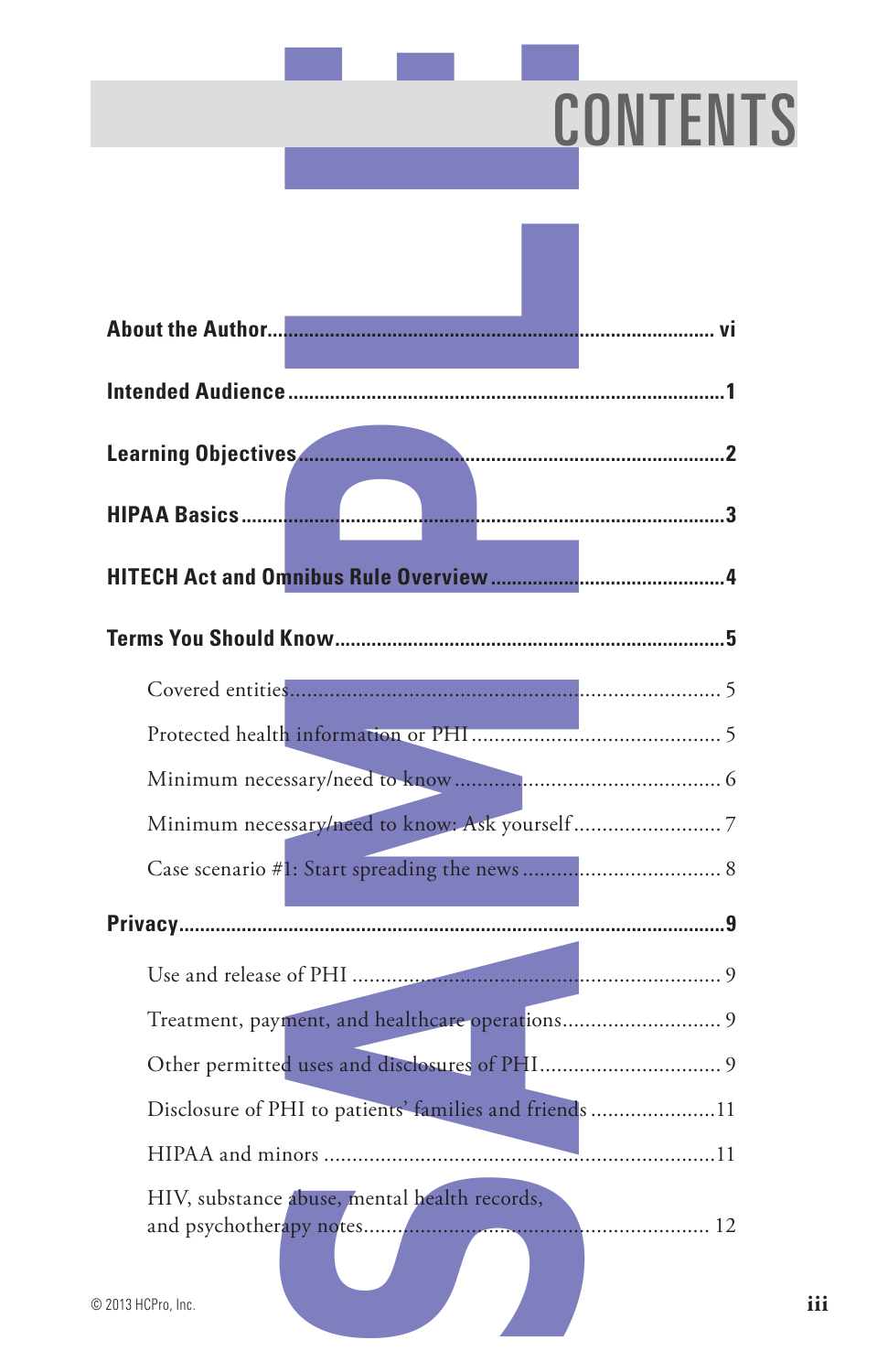| <b>HIPAA Handbook for Home Health Staff</b>              |
|----------------------------------------------------------|
|                                                          |
| Case scenario #2: You don't want to be on this list  14  |
|                                                          |
| What your organization does to protect confidentiality15 |
|                                                          |
|                                                          |
|                                                          |
|                                                          |
|                                                          |
|                                                          |
| the contract of the contract of the                      |
|                                                          |
|                                                          |
|                                                          |
|                                                          |
|                                                          |
|                                                          |
|                                                          |
|                                                          |
|                                                          |
|                                                          |
| 27                                                       |
|                                                          |
|                                                          |
|                                                          |
| iv<br>© 2013 HCPro. Inc.                                 |
|                                                          |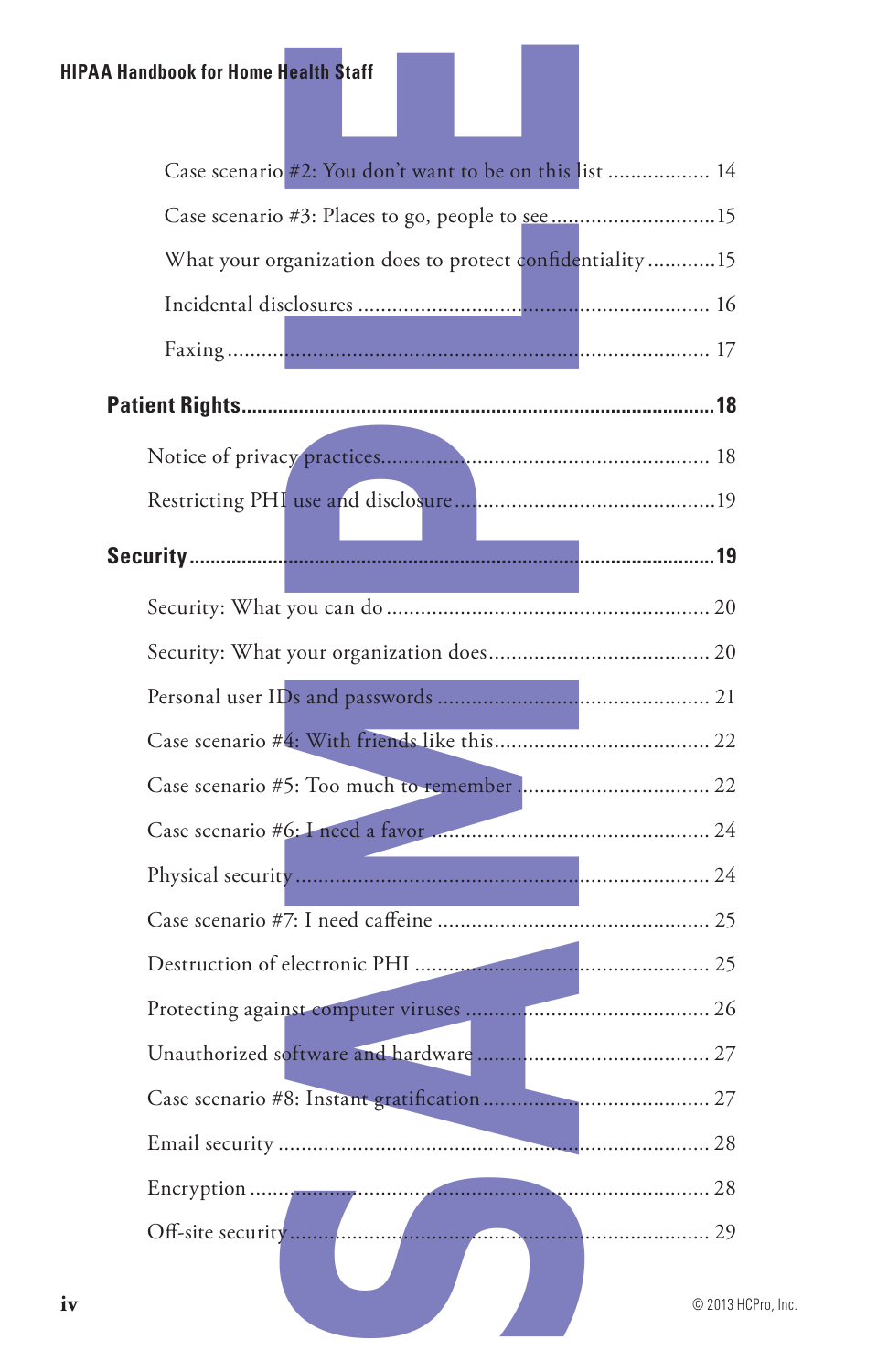|                  |  | <b>HIPAA Handbook for Home Health</b>                        |
|------------------|--|--------------------------------------------------------------|
|                  |  | Protecting laptop computers and other portable media 29      |
|                  |  | Case scenario #9: The absentminded home health caregiver  30 |
|                  |  |                                                              |
|                  |  |                                                              |
|                  |  |                                                              |
|                  |  |                                                              |
|                  |  |                                                              |
|                  |  |                                                              |
|                  |  |                                                              |
|                  |  |                                                              |
|                  |  |                                                              |
|                  |  |                                                              |
|                  |  |                                                              |
|                  |  |                                                              |
|                  |  |                                                              |
|                  |  |                                                              |
|                  |  |                                                              |
|                  |  |                                                              |
|                  |  |                                                              |
|                  |  |                                                              |
|                  |  |                                                              |
| 2013 HCPro, Inc. |  |                                                              |

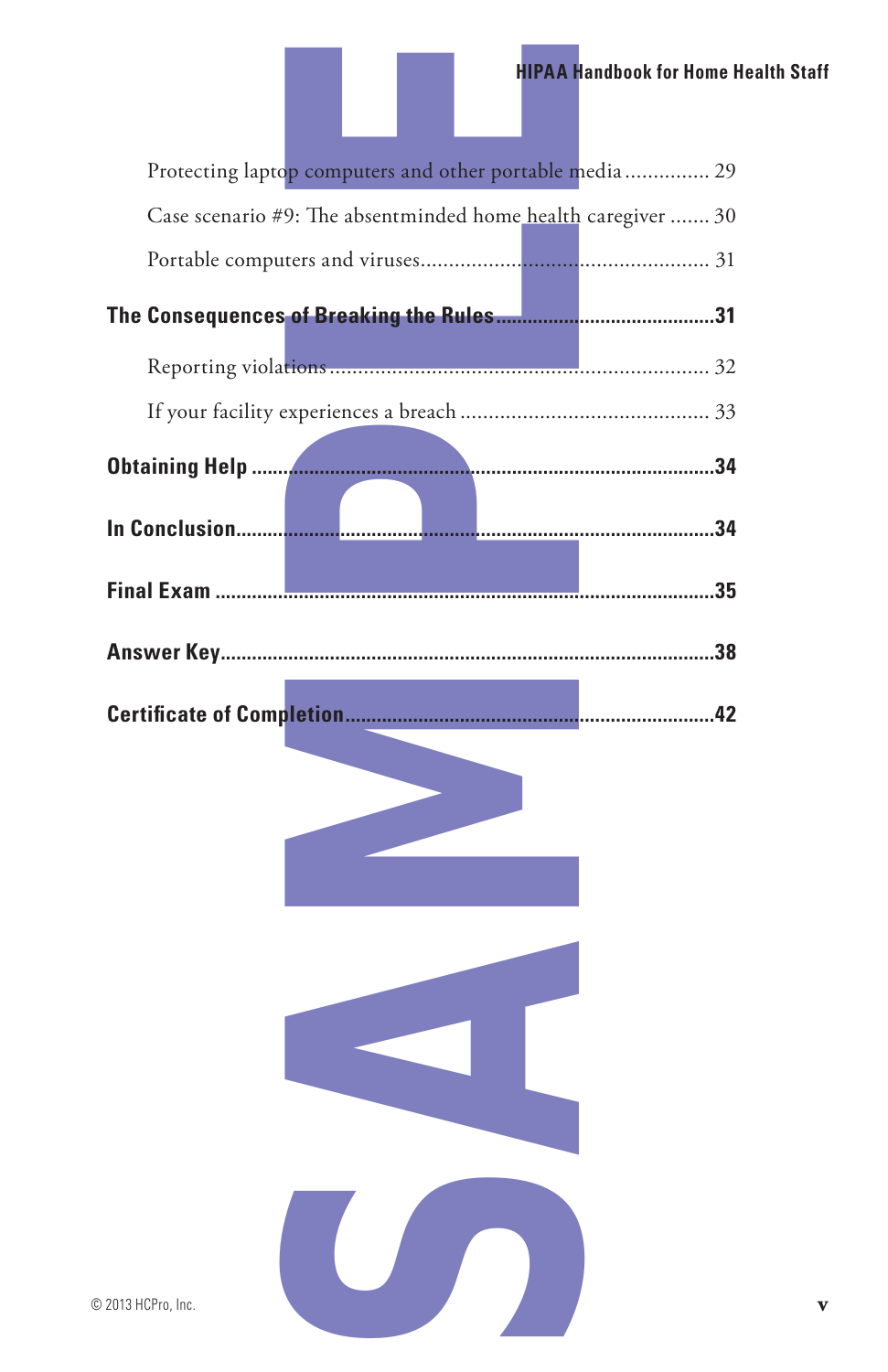## **ABOUT THE AUTH**

#### **Kate Borten, CISSP, CISM**

Kate Borten, president of The Marblehead Group, offers a unique blend of technical and management expertise, information security and privacy knowledge, and an insider's understanding of the healthcare industry. Her company, founded in 1999, serves the full spectrum of covered entities and their business associates with respect to understanding privacy and security regulations, establishing and enhancing their formal privacy and security programs, and assessing risk and regulatory compliance.

P. CISM<br>
P. CISM<br>
Dent of The Marblehead Group, offers a unique blend<br>
and<br>
agagement experits in information security and principal and insider's understanding of the healthcare in-<br>
my, founded in 1999, serves the full s Borten has more than 20 years of experience designing, implementing, and integrating healthcare information systems at world-renowned medical facilities, including Massachusetts General Hospital, where she was responsible for system development. Before founding The Marblehead Group, Borten served as chief information security officer at CareGroup, Inc., where she established a comprehensive information security program that encompassed all entities within this major Boston-area integrated healthcare delivery system. She is an internationally certified information security professional, an Information Systems Security Association (ISSA™) senior member, and a member of the New England chapter's board of directors. She has chaired health sector information security and privacy national conferences and frequently speaks on these topics.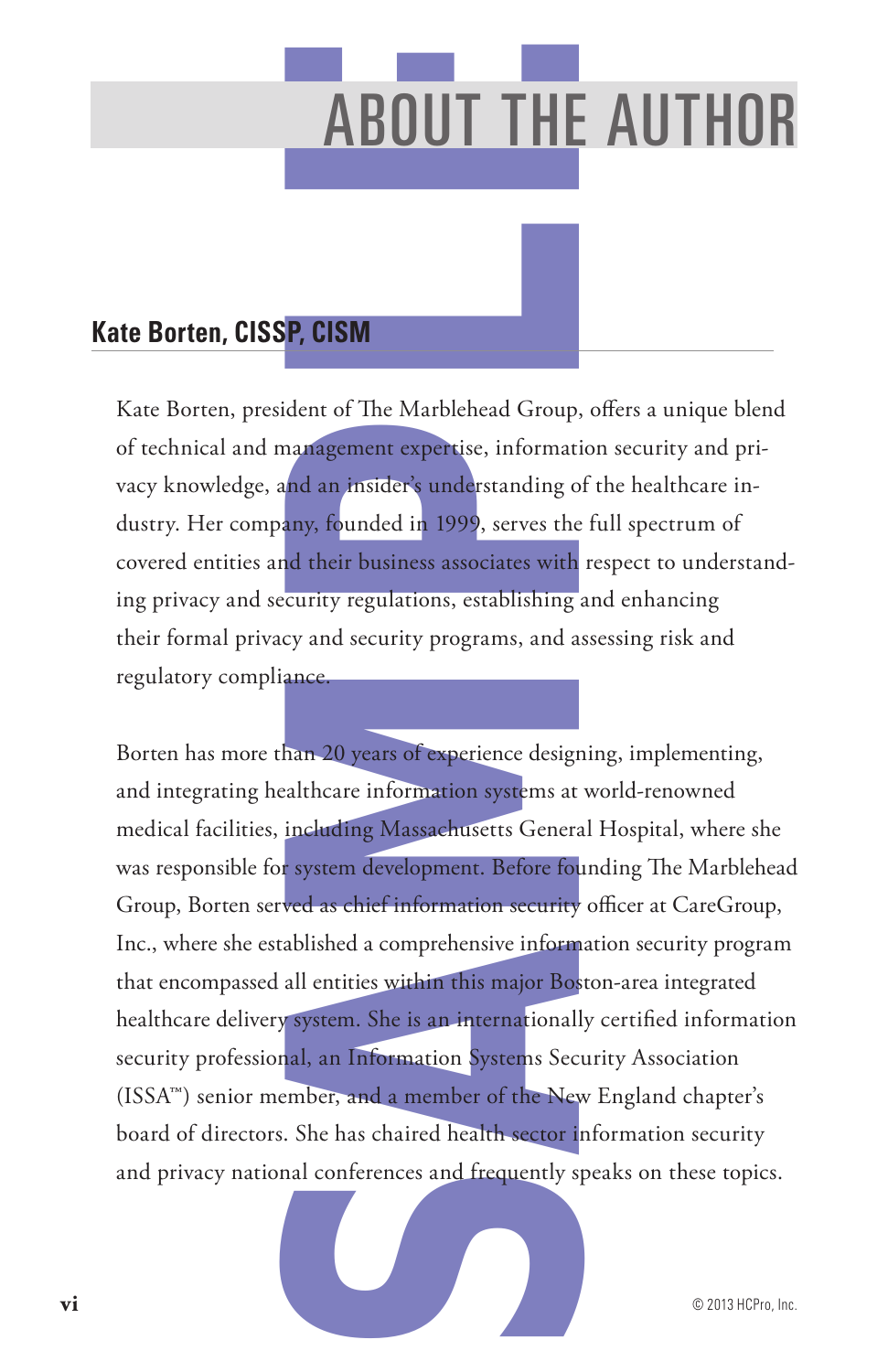

*Understanding the Privacy and Security Regulations*

#### **Intended Audience**

**HIPAA Handbook**<br> **for Home Health Staff**<br> *ting the Privacy and Security Regulations*<br> **explore Figure 2**<br> **consider the Figure Constant Consider Accountability**<br> **consider the Handbook Start Consider Accountability**<br> **ex** This book explains the Health Insurance Portability and Accountability Act of 1996 (HIPAA) Privacy and Security Rules as applicable and relevant to home health staff members and volunteers. It also addresses the Health Information Technology for Economic and Clinical Health (HITECH) Act of 2009 privacy, security, and breach notification provisions and the 2013 Modifications to the HIPAA Privacy, Security, Enforcement, and Breach Notification Rules under the Health Information Technology for Economic and Clinical Health Act and the Genetic Information Nondiscrimination Act (Omnibus Rule). The intended audience includes the following:

- Nurses
- Home health aides
- Therapists
- Agency clerical and billing staff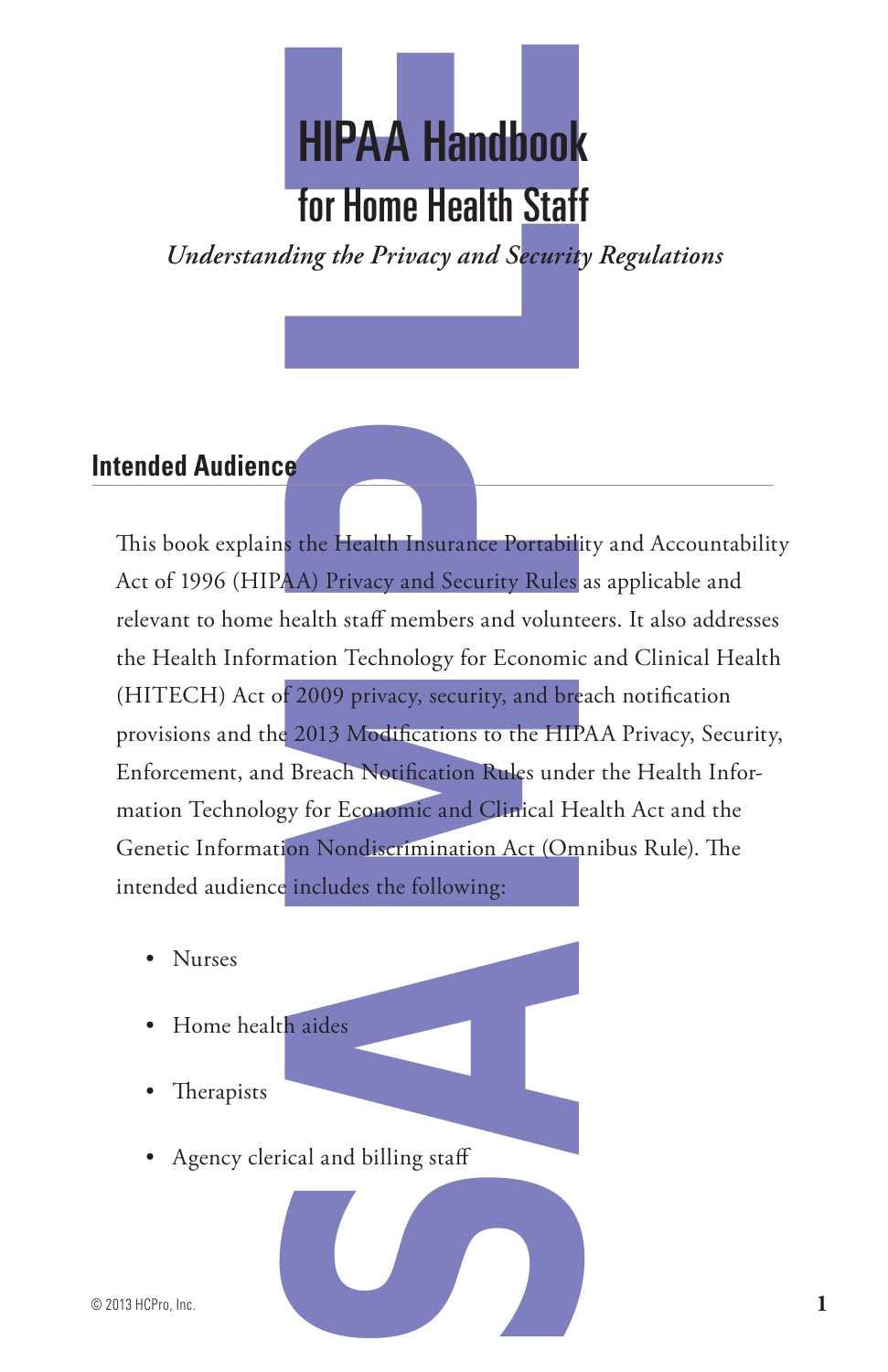- Management and human resources employees
- Volunteers

#### **Learning Objectives**

ealth Staff<br>
and human resources employees<br>
as<br>
certain HIPAA and HITECH Act requirements for<br>
y. Ir addresses workplace practices that protect patient<br>
the security of confidential health information. After<br>
you should be This book explains certain HIPAA and HITECH Act requirements for privacy and security. It addresses workplace practices that protect patient privacy and ensure the security of confidential health information. After reading this book, you should be able to do the following:

- Describe the HIPAA, HITECH Act, and Omnibus Rule privacy, security, and breach notification requirements for covered entities as they pertain to you
- Define protected health information and explain why protecting patient privacy is important
- Summarize how to protect confidential health information by following proper physical security procedures
- Describe how to protect confidential information you may come across while performing your job
- Contact the correct individual with your questions about protecting patient privacy
- Be prepared to identify and report privacy and security violations

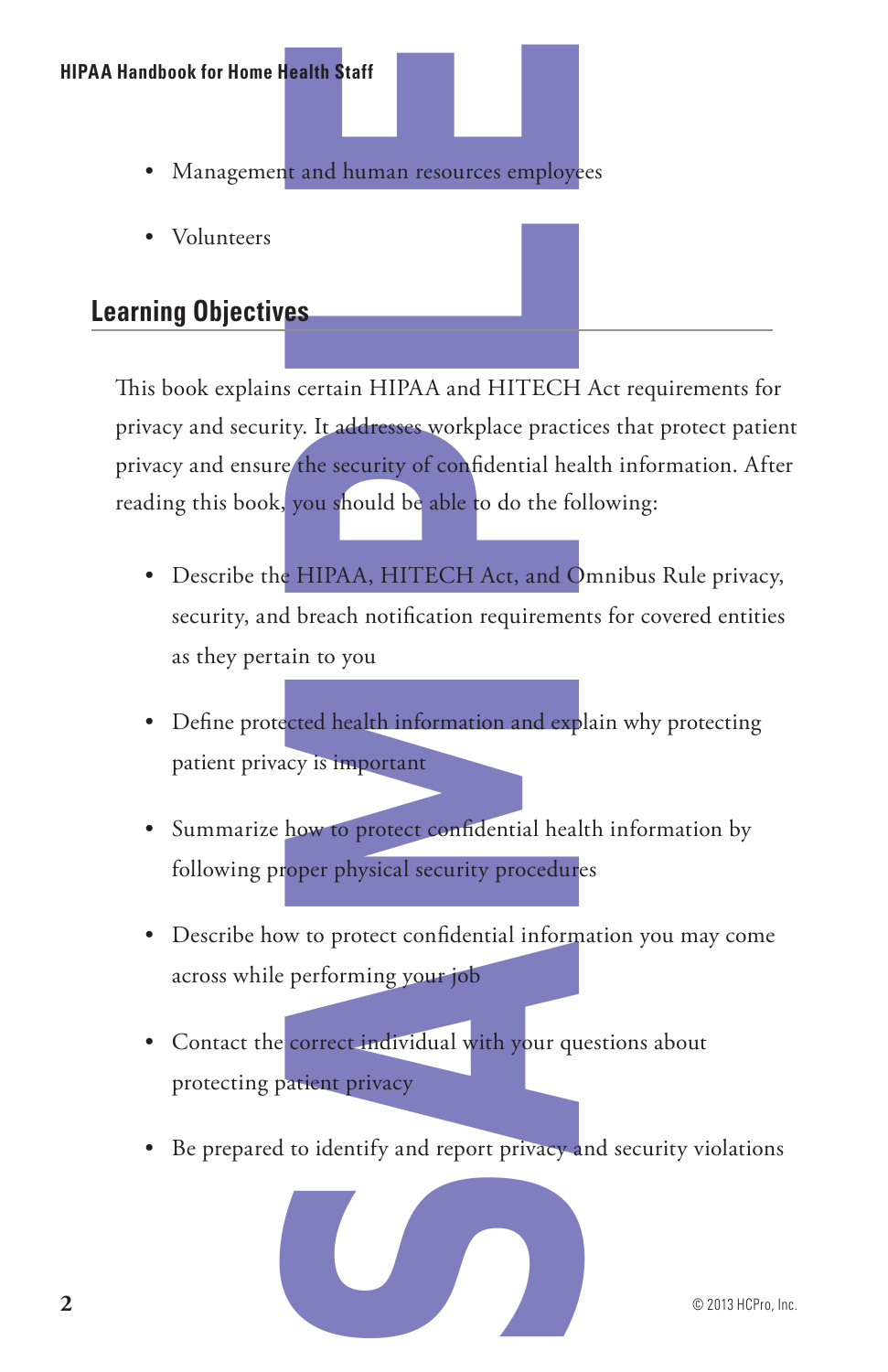#### **HIPAA Basics**

HIPAA is a broad federal law that establishes the basic privacy protections to which all U.S. patients are entitled. Its original goal was to make it easier for individuals to move from one health insurance plan to another as they change jobs or become unemployed. The law also requires that common electronic transactions, such as insurance claims, be in a standard form for healthcare organizations and payers.

**HIPAA Handbook for Home Health**<br>
Edecral law that establishes the basic privacy protector.<br>
U.S. patients are entitled. Its original goal was to<br>
adividuals to move from one health insurance plan<br>
change jobs or become un Most hospitals and healthcare organizations have always had strict privacy and confidentiality policies, but until HIPAA there was no broad federal law to protect the privacy of personally identifiable health information. Under HIPAA, patients' right to have their health information kept private and secure became more than just an ethical obligation of physicians, hospitals, home health, and other healthcare organizations—it became federal law, with civil and even criminal penalties for violations.

Whether you are a nurse, home health aide, therapist, volunteer, or a member of your organization's clerical, billing, human resources, or management staff, you have access to protected health information, and you may regularly communicate with patients, their families and friends, and your colleagues. Understanding what HIPAA requires with respect to privacy and security is especially important.

No matter where you work in healthcare, you must understand what HIPAA requires of you to keep patient information, in any form (e.g., written, oral, and electronic), private and secure.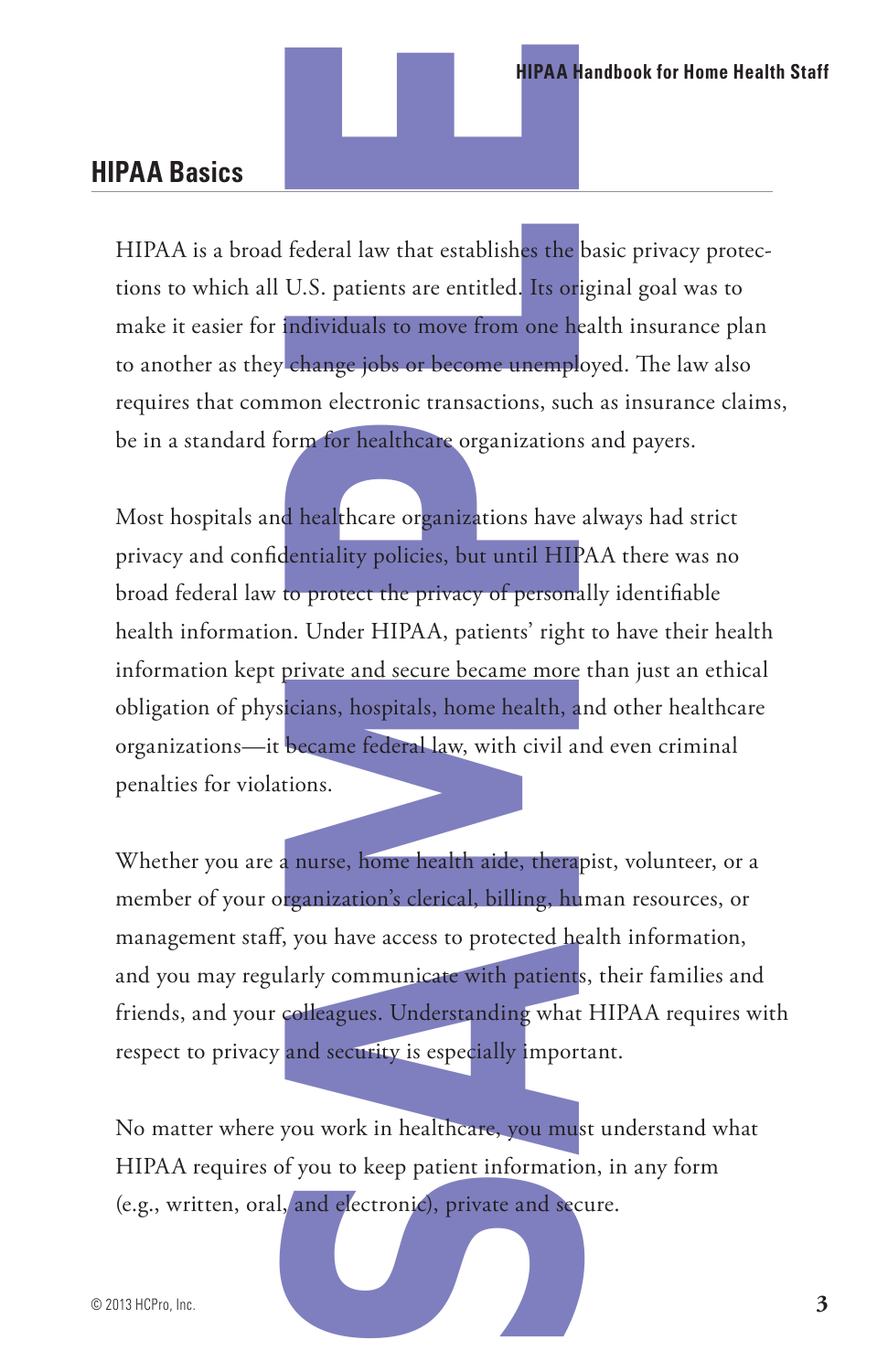#### **HITECH Act and Omnibus Rule Overview**

The American Recovery and Reinvestment Act of 2009 includes a subset called the HITECH Act. Its goals include enhancing and expanding HIPAA's privacy and security protections.

The HITECH Act not only makes privacy regulations more strict but it gives more power to federal and state authorities to enforce privacy and security protections for patient data and it raises the fines for noncompliance. The government has made transitioning to electronic health records (EHR) a priority and has increased privacy scrutiny to ensure that the transition does not compromise patient privacy.

The HITECH Act expands HIPAA's Privacy and Security Rules to strengthen patient privacy by increasing patient rights regarding control over their protected health information, limiting use of protected health information for marketing purposes, and mandating breach notification to affected patients.

**ealth Staff**<br> **Staff**<br> **Staff**<br> **Staff**<br> **Staff**<br> **Staff**<br> **Staff**<br> **Exact.** Its goals include enhancing and expanding<br> **Index earchly protections.**<br> **not only makes privacy regulations more strict but<br>
<b>r** to federal and The 2013 Omnibus Rule implements many of the HITECH Act provisions pertaining to protected health information, as well as new protection for genetic information, as mandated by the Genetic Information Nondiscrimination Act (GINA), and new privacy provisions from the U.S. Department of Health and Human Services (HHS). The rule's enforcement date is September 23, 2013.

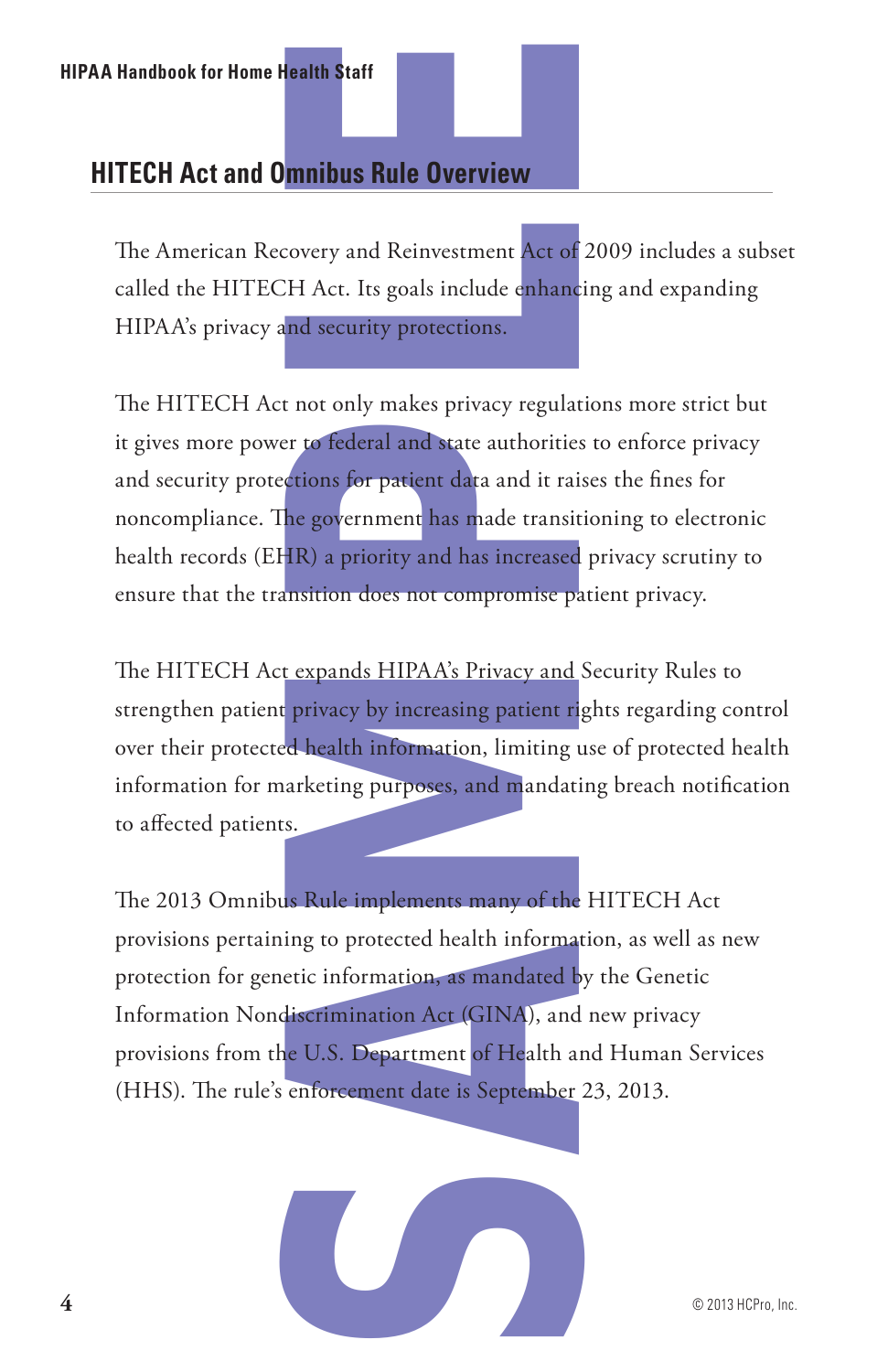#### **Terms You Should Know**

#### *Covered entities*

**HIPAA Handbook for Home Health**<br> **S**<br>
Security, Breach Notification, and Omnibus Rules<br>
cartities (CE). CEs include health plans, healthcare<br>
and ones provider organizations, such as physician<br>
s, dental practices, hospit HIPAA's Privacy, Security, Breach Notification, and Omnibus Rules apply to all covered entities (CE). CEs include health plans, healthcare clearinghouses, and most provider organizations, such as physician practices, therapists, dental practices, hospitals, ambulatory facilities, skilled nursing facilities, home health agencies, and pharmacies. Your employer is a CE. All HIPAA covered entities must comply with these rules or face civil and even criminal penalties.

#### *Protected health information or PHI*

HIPAA includes rules that govern when and how patients' protected health information or PHI may be used and released. PHI can take any form. It can be electronic, written, or spoken. PHI includes any information that can be linked to a specific patient.

Sometimes the information contains a direct identifier that makes the patient's identity obvious, such as name, address, employer, relatives' names, date of birth, telephone number, email address, Social Security number, medical record number, member or account number, fingerprints, photograph, or job title.

However, information without obvious identifiers can still point to one patient. For example, if only one patient underwent a particular procedure this week, the procedure would be enough to identify that patient and would be PHI.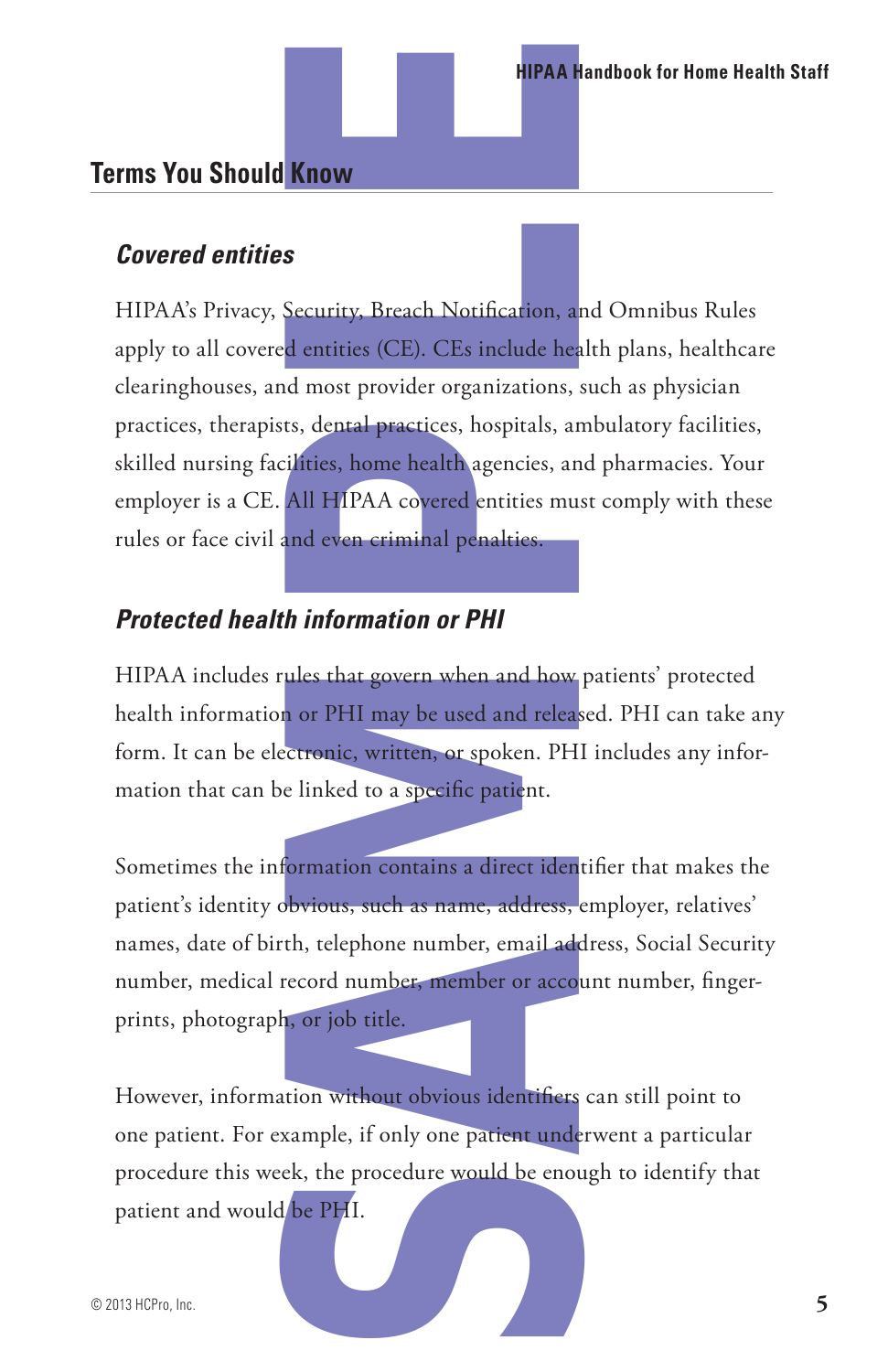ealth Staff<br>
starts and Staff<br>
starts and the method, by the particular and the state of the method<br>
starts and the following. If the patients identity can be<br>
started that and the patients identity can be<br>
started data:<br> PHI includes demographic information (e.g., person's name), financial information (e.g., insurance number), billing information, and health information (e.g., diagnosis code).

PHI includes medical or healthcare-related information associated with a patient, including the following, if the patient's identity can be determined from it or other related data:

- Reason a person is sick or receiving home health care
- Treatments and medications he or she may receive
- Test results
- Allergies
- Observations about the patient's condition
- Information about past health conditions or treatments
- Hospital discharge planning information
- Billing information
- Genetic information about the person or family members

#### *Minimum necessary/need to know*

Healthcare organizations collect PHI so they can take care of their patients and perform other related functions. However, organizations and their staff may use it only in limited ways. Physicians, nurses,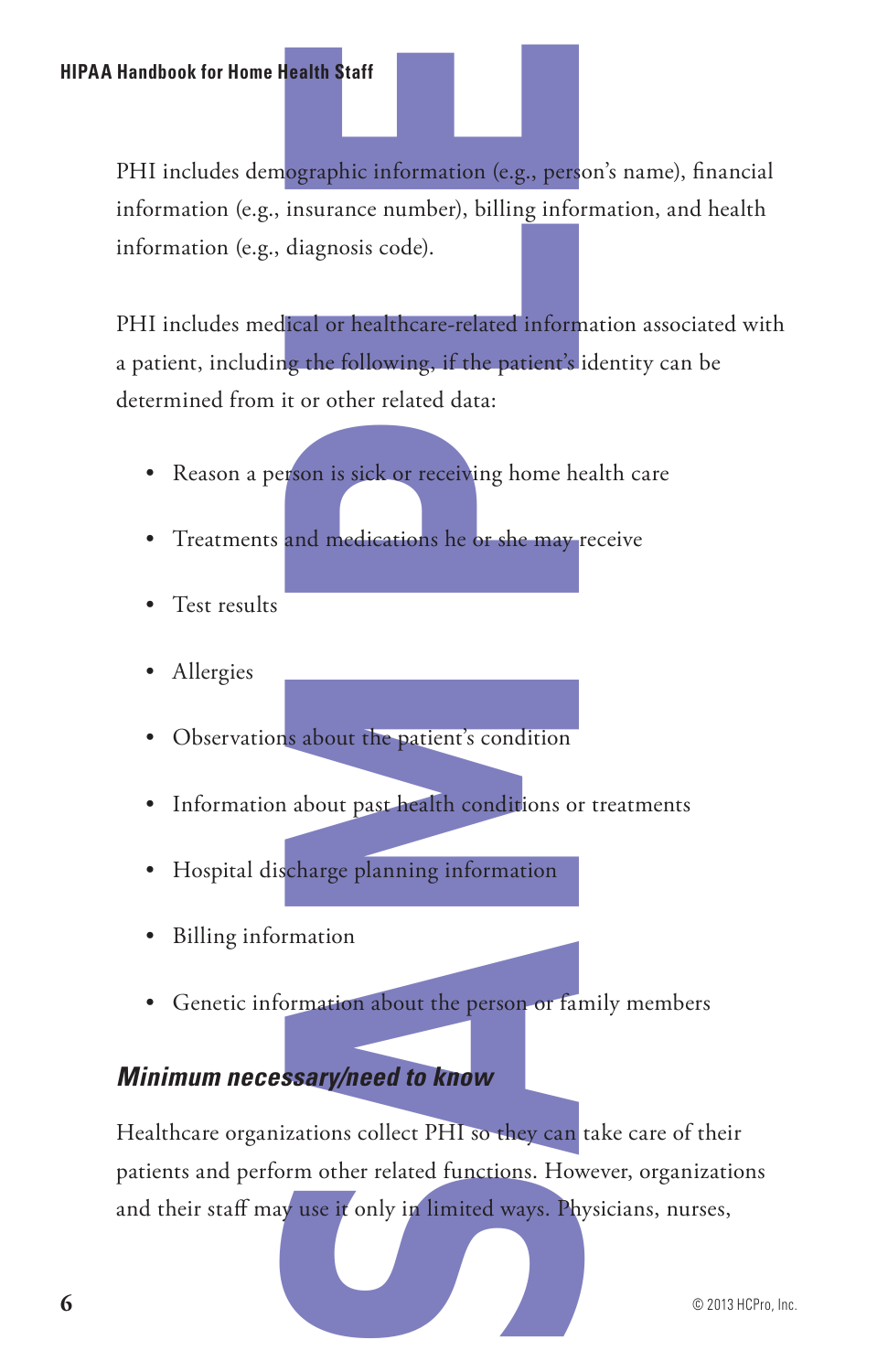#### **HIPAA Handbook for Home Health Staff**

therapists, dietitians, and other caregivers use patient information to determine which services are necessary. The billing department uses confidential information to bill patients and their insurers for services provided. Physicians and quality control directors review confidential information to ensure that patients receive good care.

All staff members of organizations that provide home health services contribute to the quality of patient care. But that doesn't mean everyone needs to see health information pertaining to all patients. And it doesn't mean everyone who cares for a particular patient necessarily needs to see all of the information about that patient.

HIPAA Mandbook for Home Health<br>
as, and other caregivers use patient information to<br>
revices are necessary. The billing department uses<br>
nation to bill patients and their insurers for services<br>
and quality control director Many employees have no access to patient information, either via computer or on paper, because they don't need to know this information for their job. This is an important phrase to remember—need to know. If you don't need to know patient information to perform your job, you should not access it. Even if you are given access to a records room or electronic patient records, you are permitted to access only the records of patients you are treating or for which you have another work-related need. This means you should not access medical records, either on a computer monitor or on paper, unless it's part of your job.

#### *Minimum necessary/need to know: Ask yourself*

Only individuals with an authorized "need to know" to perform their jobs are permitted to have access to PHI. And HIPAA requires healthcare workers to use or share only the "minimum necessary" information to perform their jobs. Ask yourself the following questions before accessing any patient information or disclosing it to someone else: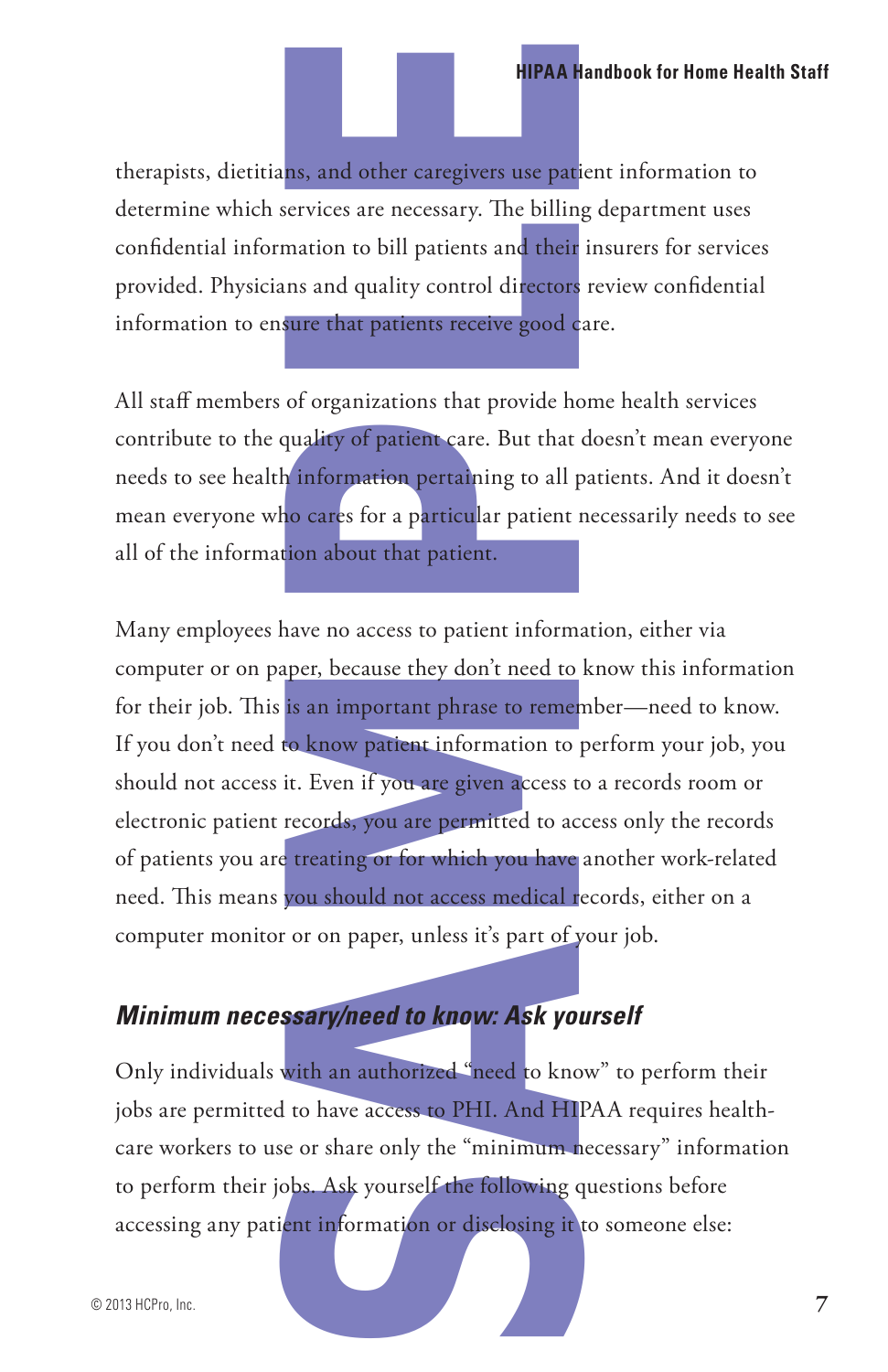- Do I need this to perform my job?
- What is the least amount of information I need to perform my job?
- Does the person with whom I'm speaking need to know this information to perform his or her job?

#### *Case scenario #1: Start spreading the news*

A home health worker notices that a coworker's patient is a fellow parishioner. The home health worker accesses the patient's record to learn more and then calls other parishioners to tell them about the patient's condition. Congregation members form a prayer chain and suddenly several hundred individuals know of their fellow parishioner's illness.



#### **Is this disclosure acceptable?**

**Example 18 Staff**<br>
Staff<br>
Staff<br>
Staff<br>
Staff<br>
Staff spreading the news<br>
Star amount of information I need to know this<br>
to perform his or her job?<br>
Staff spreading the news<br>
Star points on the property patient is a fello No. This is a HIPAA violation and likely a breach. It must be reported to your supervisor or privacy officer for proper handling. Accessing or viewing patient records for any nonbusiness reason, even if it's with the best intentions, is cause for dismissal, and there are potential legal consequences. Even if you access or view records for a legitimate business reason but then you share this information with others who don't need to know it, you are violating the law and your organization's privacy policy. You are permitted to access patient records only for a legitimate business reason, such as treating your own patients. **A**

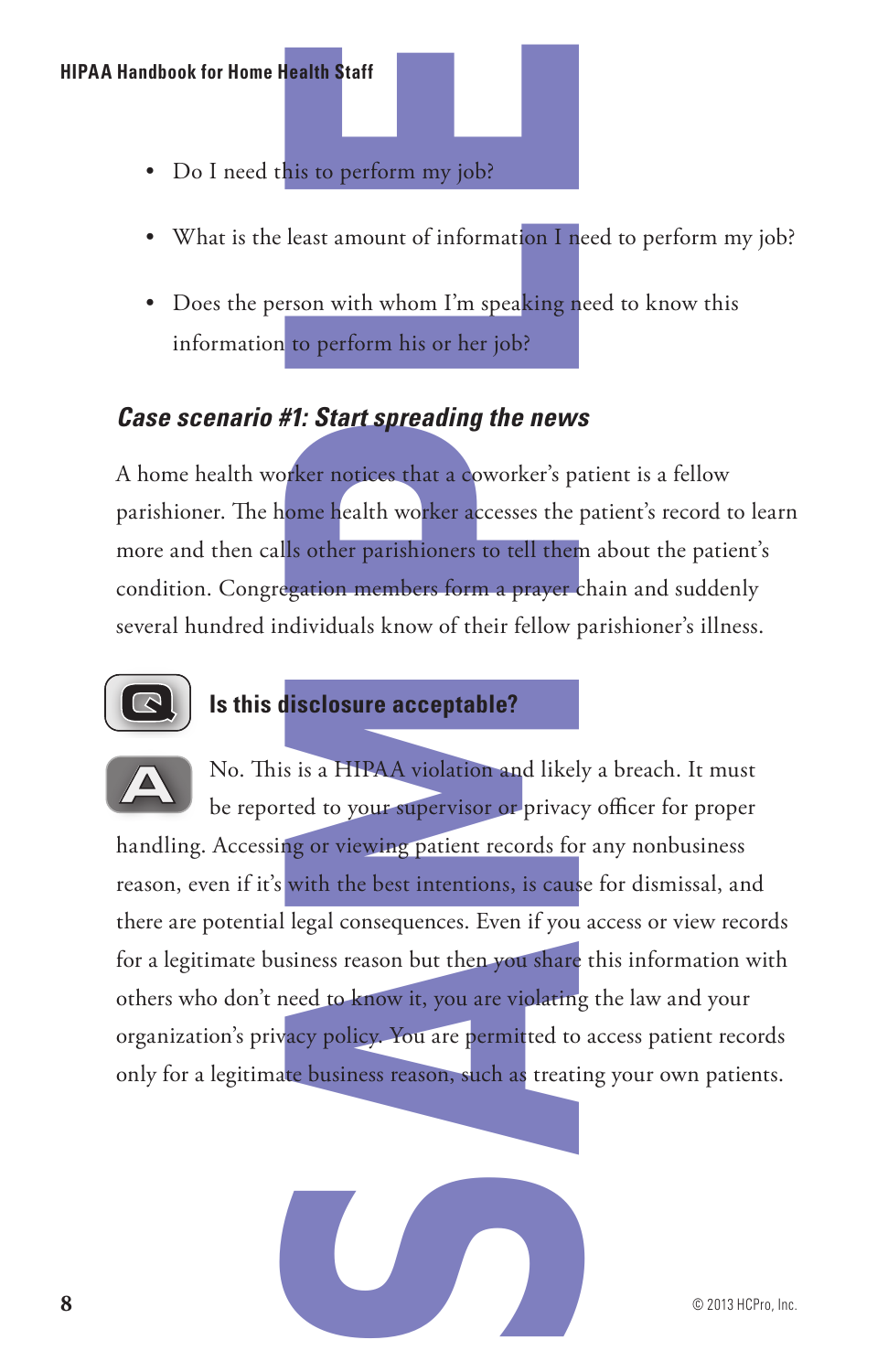#### **Privacy**

#### *Use and release of PHI*

Patients receiving medical care expect privacy whether they are in a hospital, a physician's office, a laboratory, or other settings, including their homes. They expect to interact with their physicians or caregivers away from the public whenever possible, and they expect that their PHI will not be shared with individuals who don't have a need to know.

Privacy is essential to a healthcare provider's mission, and it's important to its patients as well. You must protect privacy as you perform your job. Remember that you don't want to interfere with patient privacy or jeopardize the confidentiality of patient information as you perform jobrelated tasks or work to meet deadlines.

#### *Treatment, payment, and healthcare operations*

**EXECUTE AN ADMODE THE SET AND ADMODEL SET AND A SET AND A SET AND A SET AND A SET AND THE MET AND SET AND THE MET AND SET AND THE MET AND MONETON AND MONETON THE MANUSCRIPT ON A DELIVERAL PROPERTIES (INCORPLANE) THE MANUS** HIPAA is not intended to interfere with providing patient care or receiving payment for it. Therefore, HIPAA permits your organization to use and release PHI for several reasons without patient permission. The most common reasons are to provide treatment, obtain payment, and perform certain healthcare operations (e.g., accreditation and peer review). These activities do not require any patient permission.

#### *Other permitted uses and disclosures of PHI*

HIPAA also permits release of PHI for special purposes and when required by law, without a patient's permission. Ensure that you know your organization's policies before releasing information, and confirm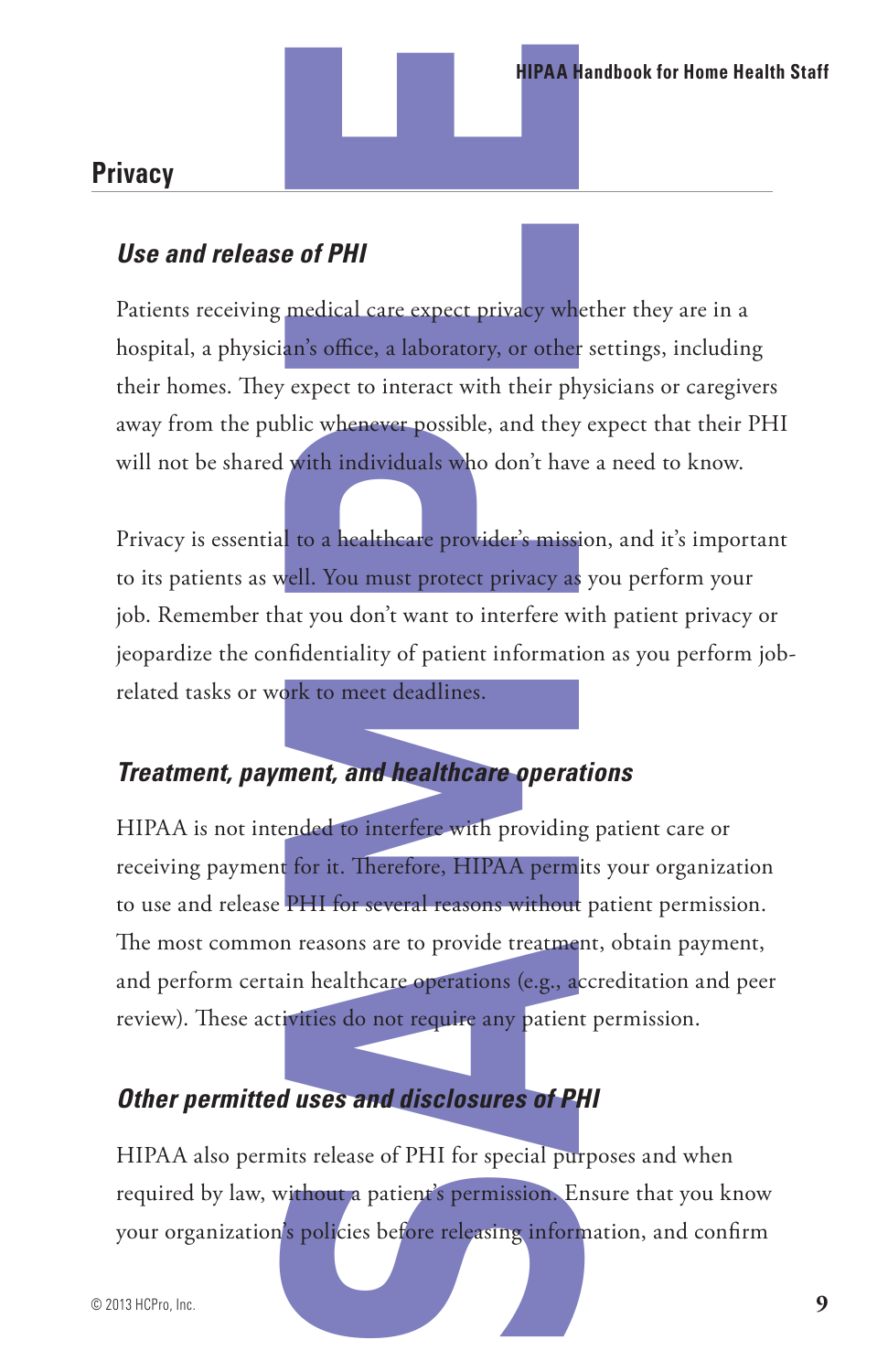**Example 2018**<br> **Example:** Starff and approved. In most cases, your to maintain a record of these releases. When in<br>
triviary officer before releasing information that is<br>
writing by the patient or legal representative.<br>
F that your situation is applicable and approved. In most cases, your facility is required to maintain a record of these releases. When in doubt, consult your privacy officer before releasing information that is not authorized in writing by the patient or legal representative.

Examples of scenarios in which your organization may be permitted or required to release PHI without patient permission include the following:

- Reporting certain communicable diseases and other conditions to state health agencies
- Reporting certain information about medical devices that break or malfunction to the U.S. Food and Drug Administration
- Reporting suspected child abuse or incapacitated elder abuse or neglect to law enforcement officials or your state's department of human services
- Responding to police requests for certain information about patients to determine whether they are suspects in a criminal investigation
- Responding to court orders
- Reporting cases of suspicious deaths or certain suspected crime victims (e.g., patients with gunshot wounds or burns that may be due to arson)
- Providing information to coroners or funeral directors when patients die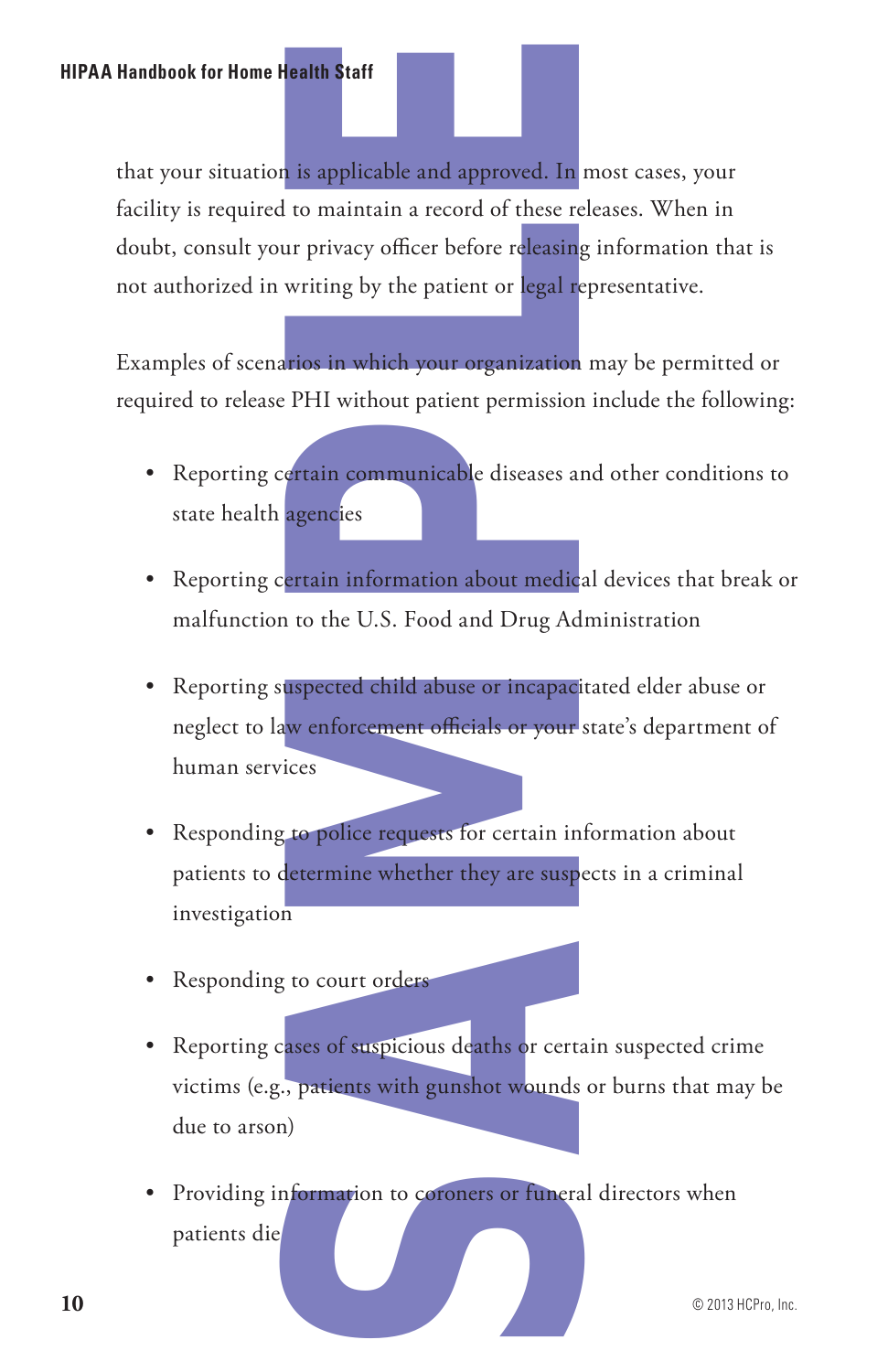- Warning those in the community (and law enforcement officials) when a patient has made a credible threat to harm someone
- Providing information in a medical emergency

#### *Disclosure of PHI to patients' families and friends*

**HIPAA fandbook** for Home Health<br>
See in the community (and law enforcement officials)<br>
and has made a credible threat to harm someone<br>
formation in a medical emergency<br> **HI to patients' families and friends**<br> **HI to patie** HIPAA requires you to obtain permission from a patient before discussing a patient with family members, friends, caregivers, and clergy members. This rule applies to providing the patient's medical information, demographic information (e.g., an address), and financial information. Normally, this requires that the patient sign an authorization form. However, if the individual is involved in the patient's care or in payment for the patient's care, HIPAA permits less formal permission from the patient, but it must be documented and limited to the minimum necessary information.

If a patient is unable to give permission, the caregiver should identify the next of kin, surrogate, power of attorney, or healthcare proxy, if any of these exists. If not, providers may use their professional judgment. PHI should not be released when a patient has indicated that an individual not receive personal information.

#### *HIPAA and minors*

HIPAA primarily relies on state law with respect to defining minors and to specifying when minors must give permission to providers before releasing their PHI to parents or guardians. As a general rule, if a minor may consent for treatment in your state, the minor must also sign an authorization to release documentation about the treatment.